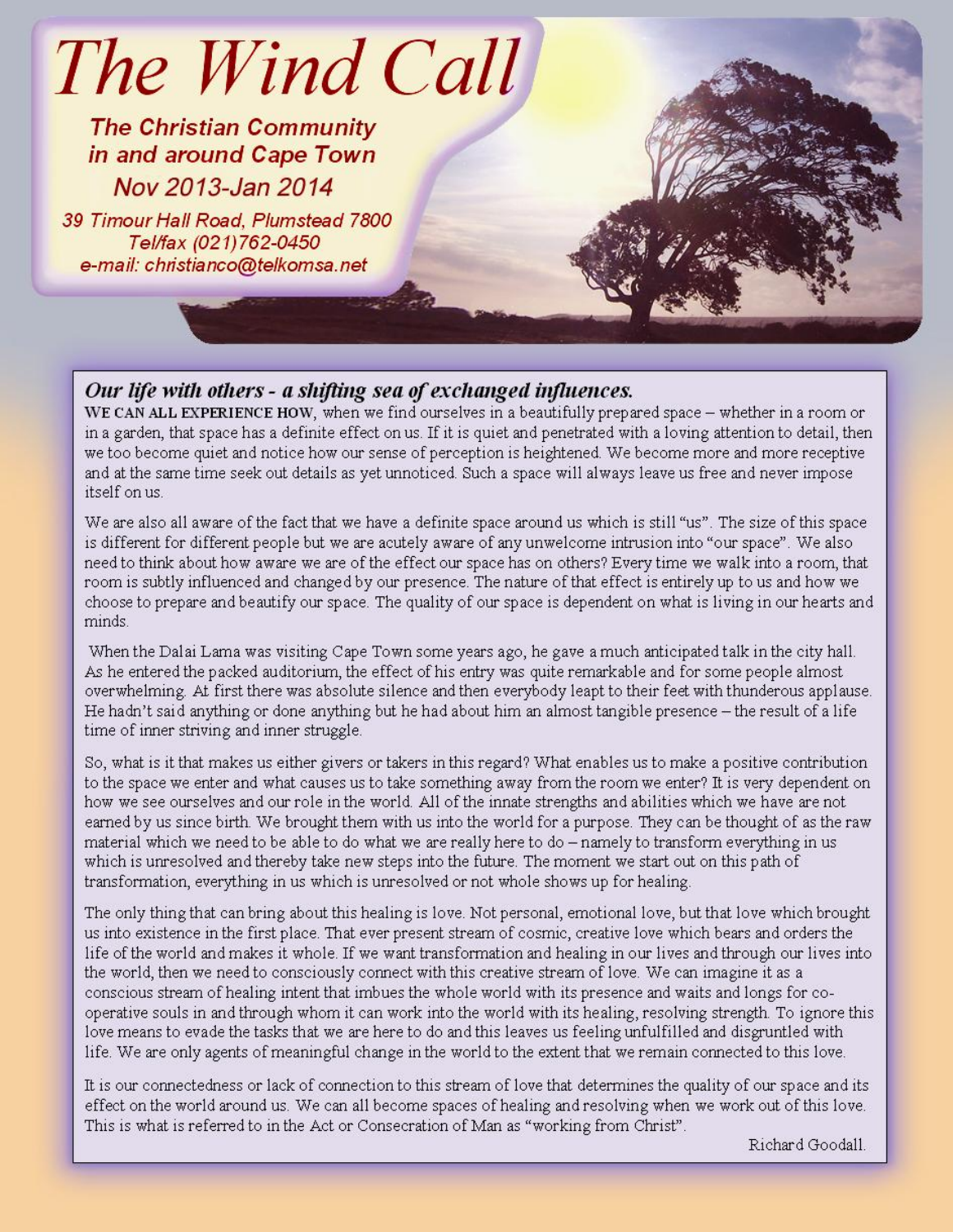#### *The Wind Call Page 2 of 6.*

#### *Julian Sleigh: 6 October 1927 – 2 October 2013.*

**I FIRST MET JULIAN IN 1991 IN HERMANUS**, when my wife, Judy, and I were co-workers at the Camphill Farm Community. Julian used to visit regularly to give talks and hold the Service. Although I had grown up in The Christian Community in England, I had been less connected for a few years. Thus in a real sense I "re-discovered" the renewed Sacraments through Julian`s visits. There was always a warm inner glow that grew the day of the arrival and I can now attribute this to three things: my respect and regard for Julian as a human being; the lively and inspiring talks he gave; the fact that the Act of Consecration of Man would be celebrated. This last was ultimately the most profound, and my relationship with this sacrament grew and filled me with a renewed resolve to become a regular attendee and, indeed, explore the possibility of the priesthood for myself. Several conversations with Julian (and others) led to the decision to apply to the Seminary in Stuttgart.

We moved to Germany in 1992 and during my training Julian accompanied my progress with support and encouragement. He became a mentor and later a good friend to me. He was instrumental in my being sent to South Africa two years after ordination.



I have a memory of Julian in Stuttgart – apparently insignificant, yet it says much about his character. He had been to a Synod and visited a few of us at the Seminary. A taxi was called to take him to the railway station. He and I bade farewell on the steps and I watched him leave. It made a big impression on me that as he settled into the passenger seat in front and was driving off he was already in animated conversation with the taxi driver. This said so much about his social gifts, his interest in all people he met, also those totally unconnected to our communities, his warmth and ability to build bridges to others and make them feel good about themselves. In a very real way Julian represented to me, then in a somewhat stiff and cool Germany, the warmth of Africa and the African sun.

Well, Julian was born into a Mediterranean sun in Florence in 1927. The *joie de vivre* and charming, sunny disposition of the Italian people made their mark on the young boy and he grew to have a great appreciation and love of Florentine life and the history of the Renaissance around him. It became a part of his being, and later on the art, music and beauty of that era played an important role in his life. As did his Catholic faith for many years. When his family (parents, sister and two brothers) moved to Kensington in England in 1937, Julian joined the scouts and rose through the ranks to become a King's Scout. He had a number of good friends, including one with whom he was evacuated at the start of the war who became a famous politician. Julian did two years National Service in the army from 1948 and was selected to train as an officer before studying business administration at the London School of Economics. He worked for a time in Wales.

Julian met Anthroposophy, Camphill and The Christian Community. He writes movingly in his autobiography about his first experiences of Camphill community life at Christmas and the Act of Consecration of Man. It was 1952: a turning point in his life.

Many of the readers know much of the remainder of the story: how Julian took to Camphill community life, finding his spiritual home and rejoicing in the new celebration of the festivals and sacraments, and then moving to South Africa in 1958. He married Renate a year later. His ordination followed in 1965 and he and Heinz Maurer began the work in the Village, Cape Town and Johannesburg. Julian became Lenker for our region in the mid 1980s. Combined with his manifold tasks in the Village, the Western Cape Forum for Mental Health, Lifeline, etc, his plate was unbelievably full. He could not do justice to everything. His family undoubtedly saw less of him than was ideal and his Libra star sign meant decisions were often hard to reach. This was particularly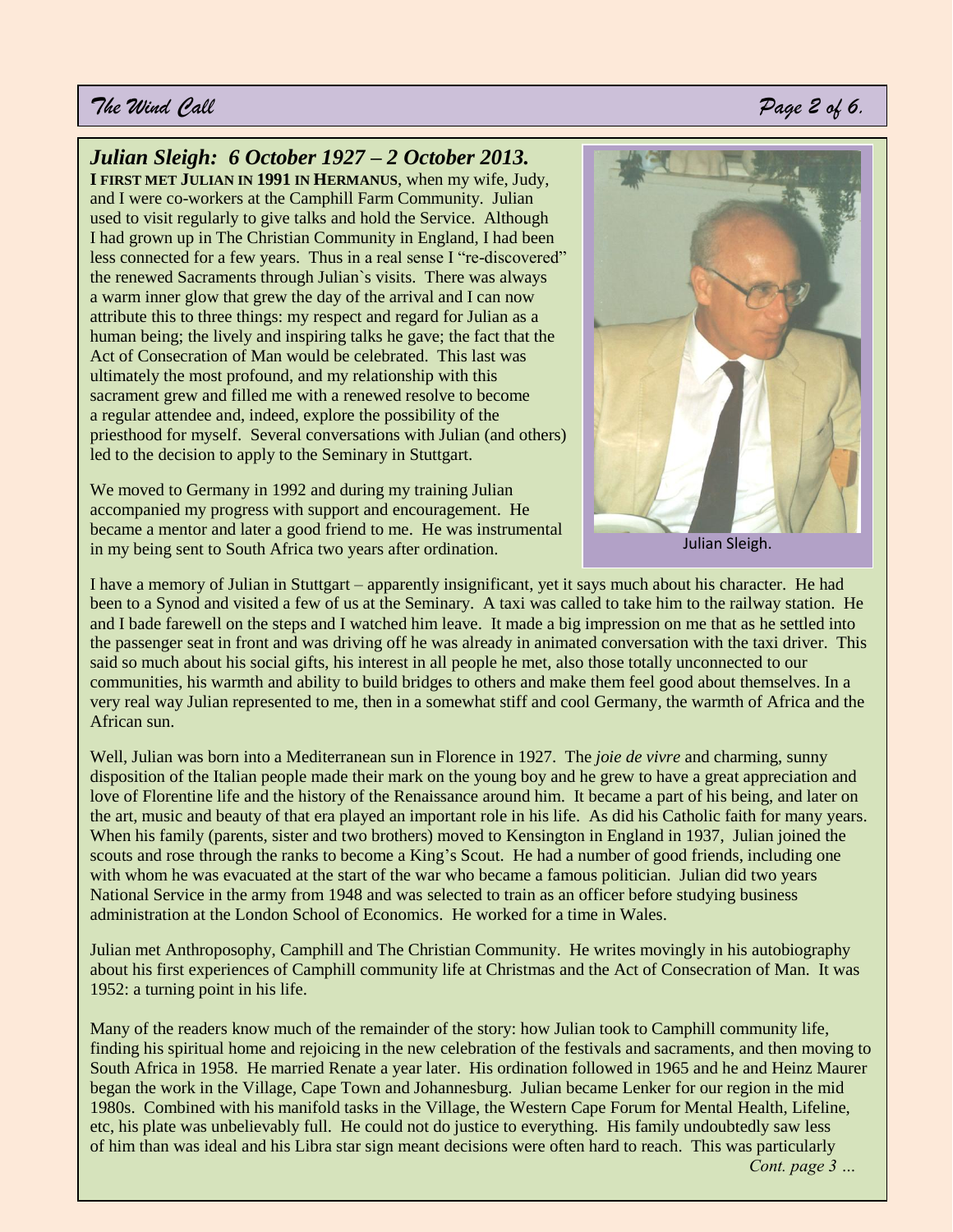## *The Wind Call Page 3 of 6.*

#### *(Cont. from previous page)*

hard for the Shongweni community when things began to get difficult. It burdened him and we can only hope that what Julian could not achieve in KZN in his lifetime he will now be able to help towards resolution from above.

When I joined the work in the Western Cape in 1997 as priest at Alpha, Julian turned 70 and was allowed to gradually retire. He became my "curate"! I have many memories of Julian: the Good Friday performances he enthralled us with, his talks and plays, travels together, conversations about spirituality, biographies, current affairs and much laughter. Julian enjoyed puns, plays and politics, he loved the theatre and good music as well as reading. Once I was transferred to KZN in 2007 we kept in contact and it was good to see how Julian could gradually move from being outwardly active to realising that in old age one can still perform an essential role of praying for our work in the Region and accompanying what goes on in all our centres with interest and love. This he will undoubtedly continue!

Peter Holman, Hillcrest Community.



*Julian & Renate Sleigh. Thanks to James Sleigh who, on request, sent us these lovely pictures of his parents.* 

#### *Gratitude.*

**WHEN IN THE LATE 1950S** Renate König and Julian Sleigh came from England to South Africa to work at the Camphill Village in Hermanus, my parents, Gera and Alfred Bienewitz and I lived in Johannesburg. Although there was at that time a small group of Anthroposophists meeting regularly to study the works of Rudolf Steiner, there was as yet no Christian Community or Waldorf School.

When my mother heard that a Christian Community priest would be coming to perform the marriage sacrament for Renate and Julian in Hermanus in February of 1959, she immediately wrote to Rev. Peter Roth, who was one of the founder group of Camphill and who had come from Vienna with the König family to Botton village in England, asking if he would be willing to come to Johannesburg to christen me. I still have the letter written by Rev. Roth (in German) in which he expresses his delight and willingness to do so. Hence it was that thanks to Julian and Renate getting married in South Africa on 22nd February 1959, I was christened at the age of 5 in our lounge in Kew, Johannesburg, exactly a week later on 1st March 1959. It was a very significant moment in my life!! And also the beginning of a lifelong connection to The Christian Community, which is ongoing.

When in the mid-1960s Julian and Renate moved from Hermanus to start up the village at Camphill Alpha (now West Coast), and with us now also living in Cape Town, my parents teaching and I a pupil at Michael Oak, I met up with Julian and Renate and their growing family regularly at the many celebratory occasions over the following years. The Village was changing from a "dustbowl" to the vibrant, lush and beautiful place that it is now.

In June 1978 when my Father died, Julian gave a beautiful eulogy at his funeral, speaking about his life as a sculptor (some of his works can be seen in our Plumstead church, others in churches in Johannesburg) and also as a dedicated student of Rudolf Steiner. Julian mentioned his birthday being 4th October, St Francis Day, and ending with a quote from St Francis, with whom he himself had a strong connection: "He who works with his hands is a labourer. He who works with his hands and his head is a craftsman. He who works with his hands, his head and his heart is an artist." Alfred was an artist.

Thank you, Julian. My love and good thoughts go to Renate and all the family. Annette Chouler (Bienewitz). PS. Please note we have Julian's books for sale in the bookshop if you wish to read more about his life and works.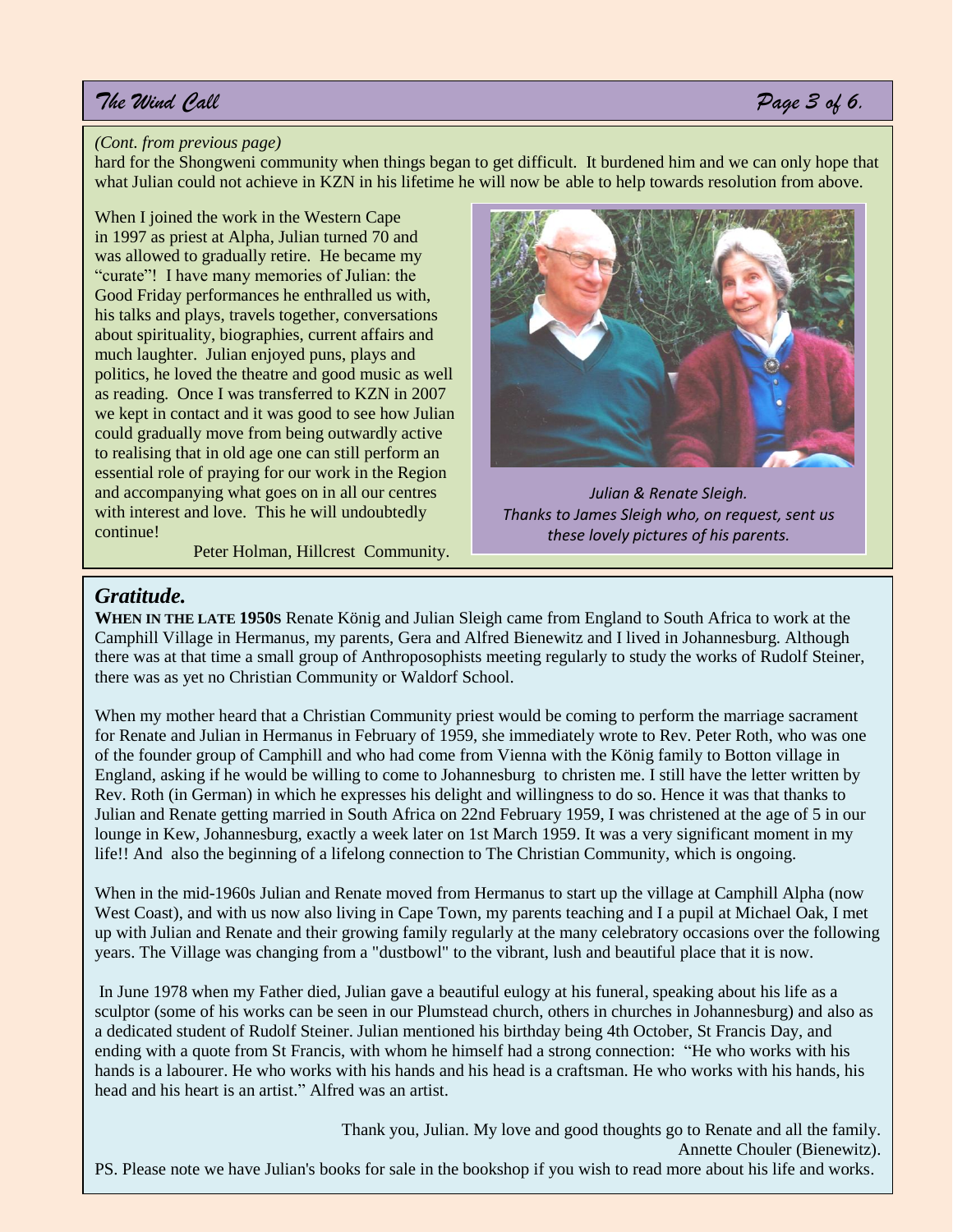#### *Page 4.*

*The Cape Town Diaspora. We received several responses of which we publish two today, the first one from Neville Adams who most of you will remember as one of our Cape Town priests from 1985 to 1998. He now stands in as a priest, when necessary, in a number of congregations in Germany, the closest one to him being Bielefeld in Niedersachsen - Lower Saxony in English – another congregation in Cuxhaven, and less often at the congregations of Bremen and Ottersberg.)*

Dear Christian Community in Cape Town,

South Africa is so far away and yet ever present through the Wind Call and also in various people who live not far away. So I had the pleasure recently of visiting the family of Theresa and Klaus Klee-Chouler (it sounds so nice when spoken in the German way: Clay-Choulay).

It was lovely to see them and included the pleasure of seeing Annette Chouler who was visiting. We had a real South African braai and sat outside until it was finally darkish and time to go home - 10 p.m. We live about 45 minutes away from them in a small town called Schneverdingen in the Lueneburger Heide.



Even Eddie Dawes called in recently but unfortunately I was not home. Instead a niece received him - better luck next time, Eddie!

It is always a pleasure to get visitors as it was some time back when Ulrike Thaele and her sister Anette, as well as two of her daughters, descended on us. It felt so homely! Just like old times. Yes, I do feel very much connected to the Cape Town congregation. A conversation with Helga Ackermann, who was visiting her brother in Hamburg recently, felt so very natural. So if anyone is in the vicinity (50 km south of Hamburg) and would like to make contact please feel free to get my contact details from Richard or Marilize ...

My congratulations and best wishes on the development of the congregation under the wonderful guidance and support of Richard - I very much enjoy his articles! The development of the cottages on the adjoining property is a terrific fulfillment of the intention when the property in Plumstead was purchased.

Regards, Neville Adams.

#### *A regular visitor from Aberdeen, Scotland sent the following mail.*

 **I WOULD LIKE TO THANK** all those friends at the Christian Community in Cape Town whom I got to know during my last long visit and stay at the Church this year during my working holiday, March through May. I was so looking forward to seeing again how the church grounds have changed with the newly built cottages with their newly arrived residents, and happily, to find that I knew both sets of residents already.

 I can truly say that I, and my daughter, had a wonderful time, visiting friends, exploring Cape Town and the beaches, and yet returning to the sociable safety of the Church at Plumstead. Apart from two weeks running an art workshop at Camphill Village West Coast I stayed most of the time either at the Church or with Jaquie Frylink who has become one of my dearest friends. When I was asked by Pauline and David Scott if I would live in their sheltered home for a month caring for David while Pauline visited her family I was very pleased to agree; there is such a special atmosphere within and around the Church which, for me, gives security and protection on more than the physical level and yet provides the sense of community with friends and neighbours we all search for.

 Caring for David was a special experience, as, although I had cared for the elderly before I had never lived in as a full time duty, so we got to know each other in a new way. I became very fond of him as I realised how very frail he was. When I heard of his quick passing only two months after I left I felt very sad for Pauline's loss but at the same time glad that I had had the chance to know him and help build him up physically to give him the energy to continue in the physical.

 Although I can't say when I can return to see you all, I can say I am full of good memories and think of you often, especially as Scotland moves into late autumn and colder weather. I do look forward to another visit one day.

 Loving greetings and many thanks to Richard for our conversations while driving to Hermanus and **Camphill Village.** Sandra Stoddard. Sandra Stoddard. Sandra Stoddard. Sandra Stoddard. i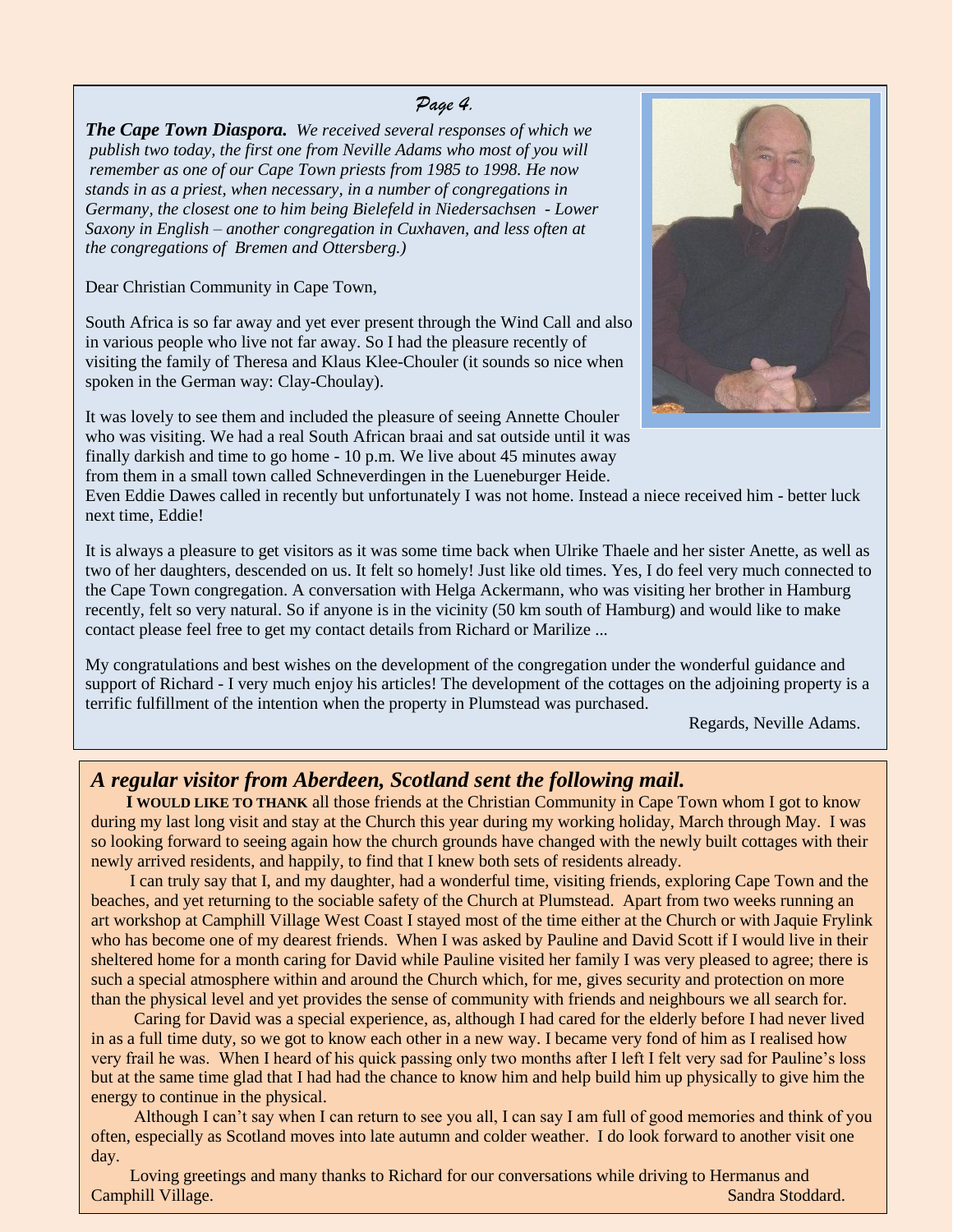#### *The Wind Call Page 5 of 6*

#### *Here is another response from U.K , old friends of the Cape Town Community, Phoebe and Rod McLeod.*

 *Phoebe was a trustee and bookkeeper of the church and offered her time and expertise in many different ways.* 

 *She and Rod always generously contributed to and assisted with our fairs – I have a memory of them carrying in several large trays loaded with many cakes for the cake stall!*

*. Marilize.*

#### *News from Stockport, U.K.*

It is six years since Rod and I settled back in the UK. Mark and Catherine our son-in-law and daughter, fortuitously, returned at the same time and so, because Mark was returning to his roots in Stockport, Cheshire, we decided that we should also put down roots in Stockport.

What a difference from Cape Town! Stockport cannot be considered as attractive in any way. It's recent history is about hat-making. All gone now. During the WW2, the tunnels under the underbank were used as air raid shelters and people used to come in their thousands from Manchester to spend the night for protection. Stockport has an ancient market which was initially proclaimed in the 12th century, though now the stalls mainly sell objets d'art from the East! One or two tudor properties still exist but the town centre has been turned into an ugly shopping precinct where nobody likes to shop. There are a number of excellent independent schools in the town.

It took me a long time to incarnate into the life here. Rod's hospital treatment though made us appreciate the fantastic NHS we have. Rod has been through the mill in terms of his health and now he awaits a mitral valve repair at the hospital which is known as a centre of excellence for cardiac treatment. This should happen in December and we are hoping that he will get his strength back and be able to do things again. We live in a retirement flat which is part of a Housing Association and so have all the support we need in terms of heating, alarms, community lounge etc.

I joined the choir of the local parish church (St George's) and am taking the exams for the Royal College of Church Music which I am loving. I enjoy the music and the camaraderie of the choir (*Cont. next column) …*



*(cont. from previous column)* 

members. We have a very happy time. I also go to the gym twice a week for a serious work out to keep my blood pressure and sugar levels in check!

I am enjoying life. I have given up the care work but qualified as an assessor of apprentices who are doing their diplomas in health and social care. The work has been very fulfilling and I love to support the carers through the whole process. What dismays me though is the shockingly low level of maths and English. What are these teachers doing in the schools?

As I mentioned before, our local Christian Community meeting is held bi-monthly in Didsbury. We rent a room from the Methodist Church and conduct out Act Of Consecration of Man with Monika Knight. Louise Madsen who was our Lenker until recently used to take the services before she retired to Stourbridge. At our flats, we have a single room which is rented to visitor friends for £10 day one and £5 for each day thereafter up to 2 weeks. If any of you need such accommodation, let me know.

Rod and I send warm greetings to all of you who remember us. We think of you often and are grateful for the Wind Call which arrives in my e-mail inbox every couple of months. Much love, Phoebe.

*Eva Picard has had major surgery on a broken upper leg and is recovering well in the frail care centre at Silvermine Village where she lives. Our warmest wishes for a speedy recovery to her.*

**Erika Poulter** passed away peacefully at 07h30 on  $20<sup>th</sup>$ October. Our condolences go out to Bryan Poulter and the family.